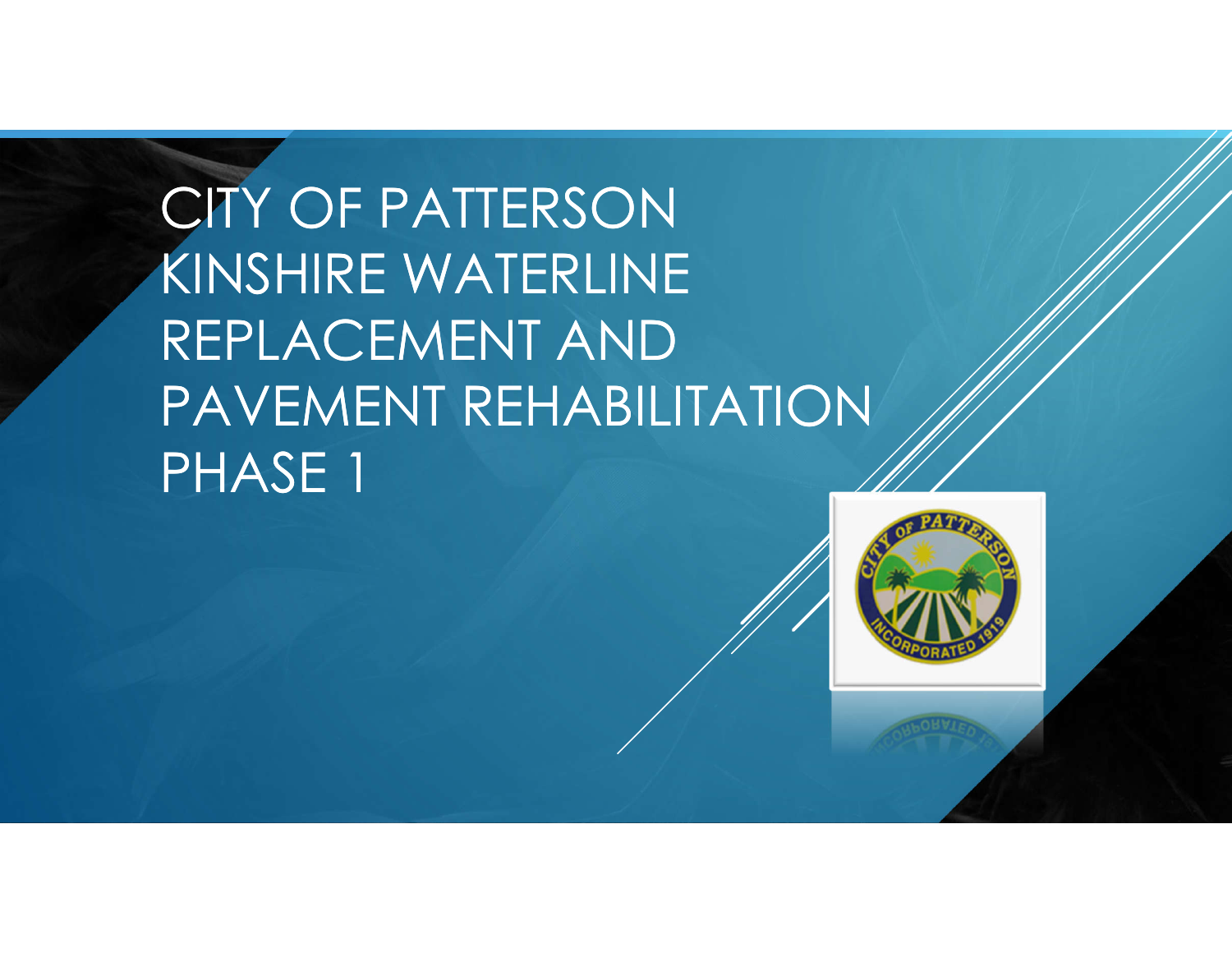## CITY CONTACT INFORMATION

- **Tiffany Rodriguez**
- **Capital Projects Manager**
- Phone (209) 895-8075
- **Email: tirodriguez@ci.patterson.ca.us**

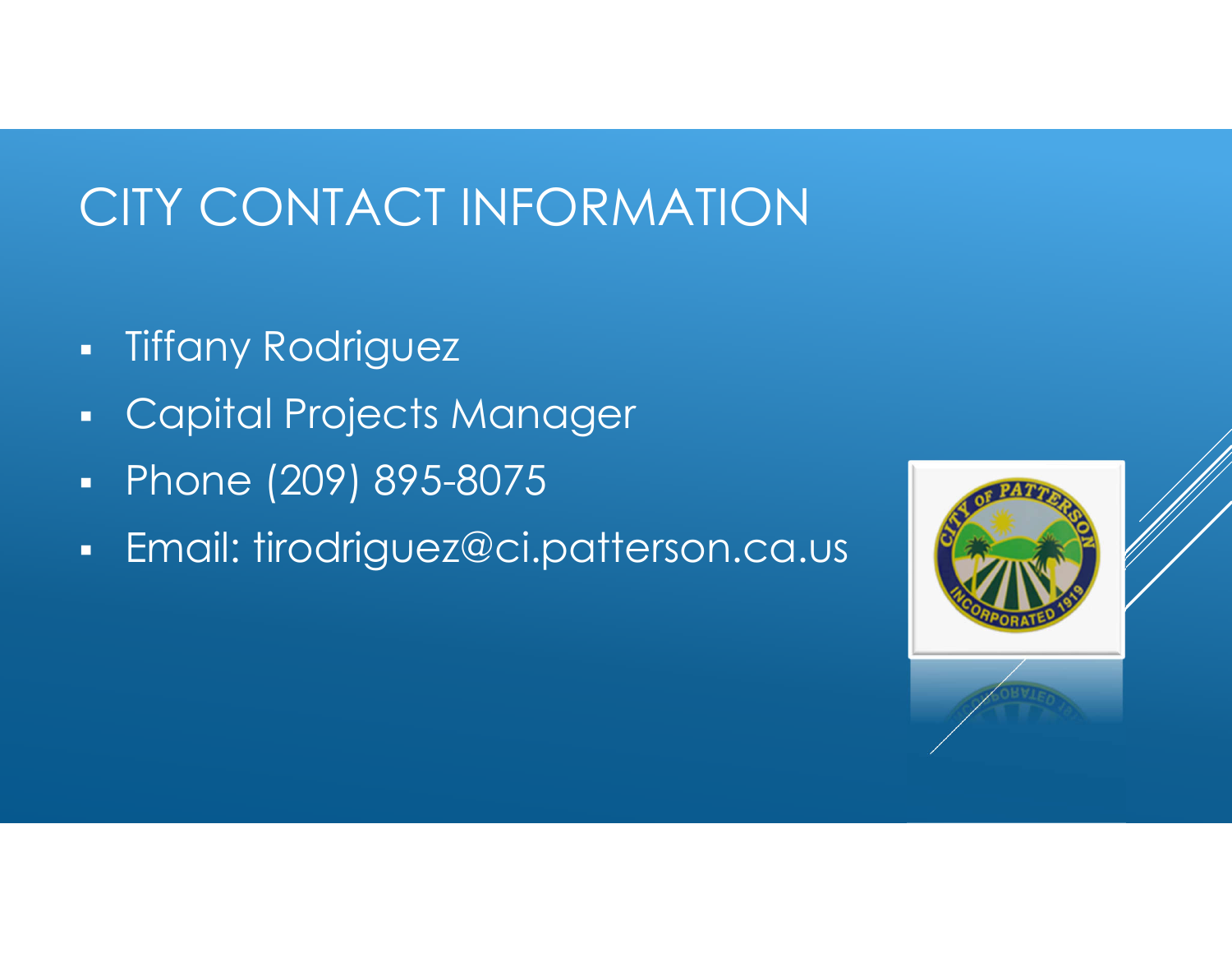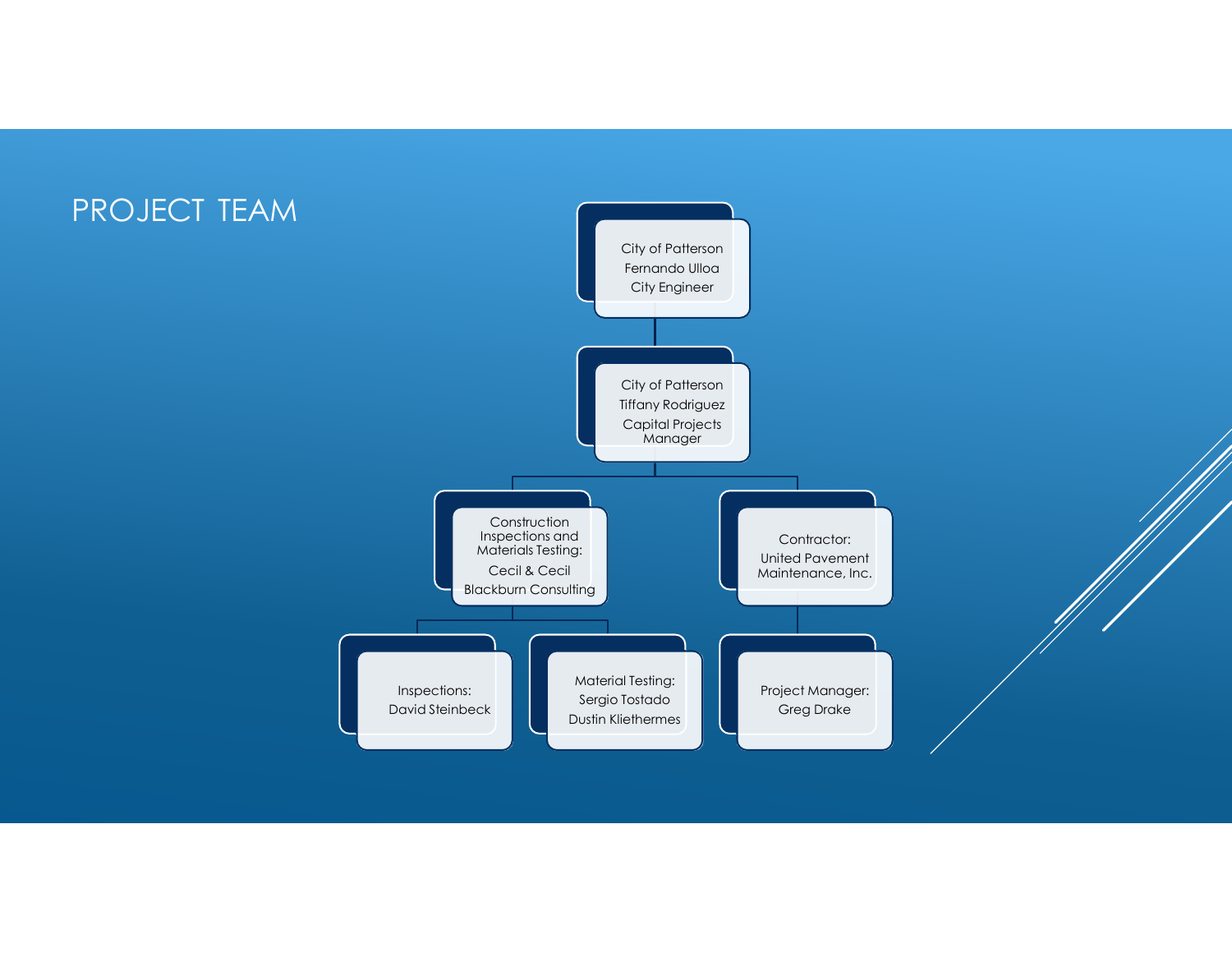## OVERVIEW OF PRESENTATION

- Review Project Details
- Discuss Project Timelines
- Address Possible Concerns
- Answer Questions or Address **Comments**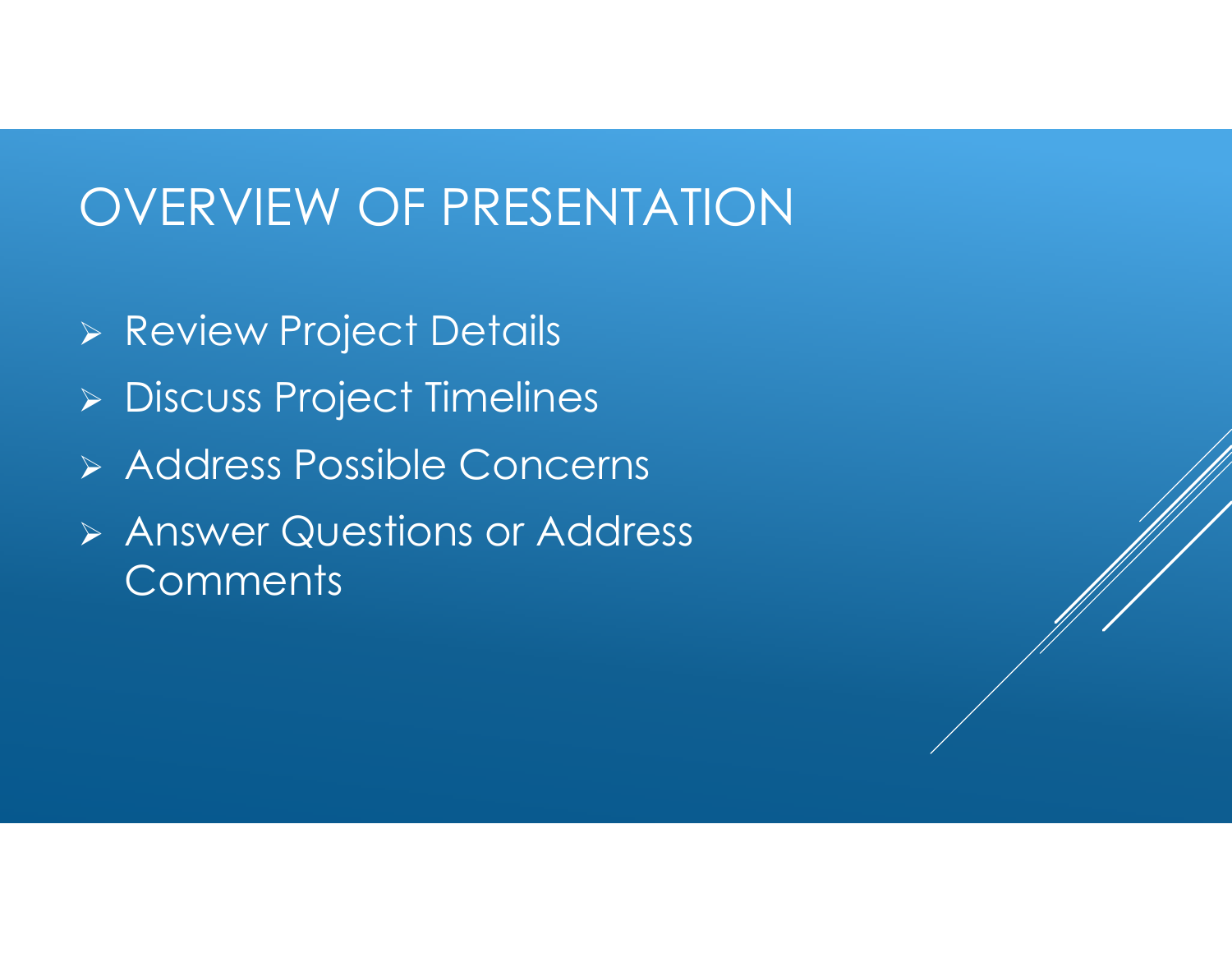# PROJECT DETAILS

#### The Kinshire Project utilizes multiple funding sources:



 $>$  SB 1 Measure L CalRecycle Water Bonds



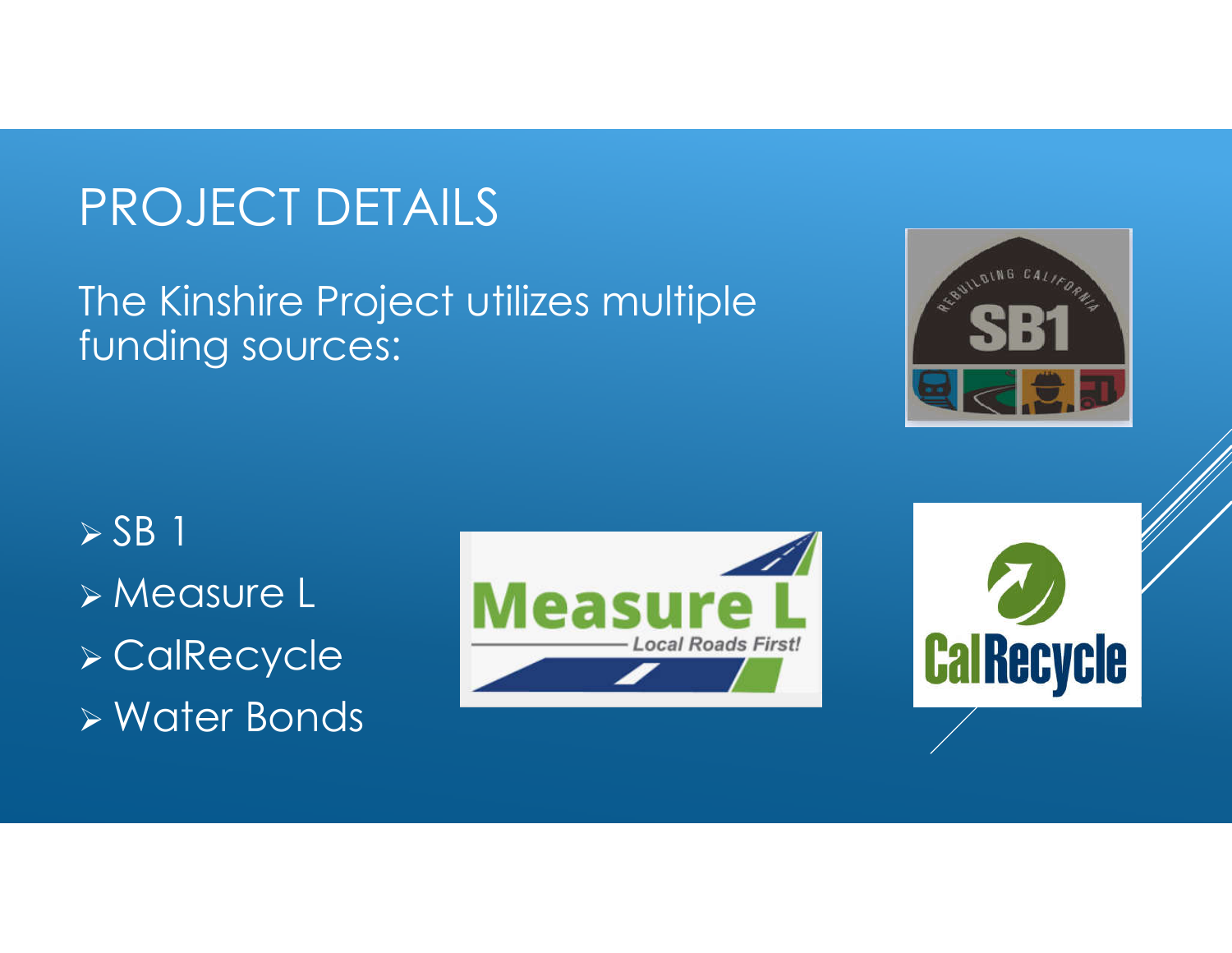#### PROJECT DETAILS

> The main objective of this project is to improve aging infrastructure that was damaged by natural pipe deterioration and rehabilitate the roads.

 This project will do the following: 6,900 Linear Feet of New Water lines 162 - 1" Water Services will be replaced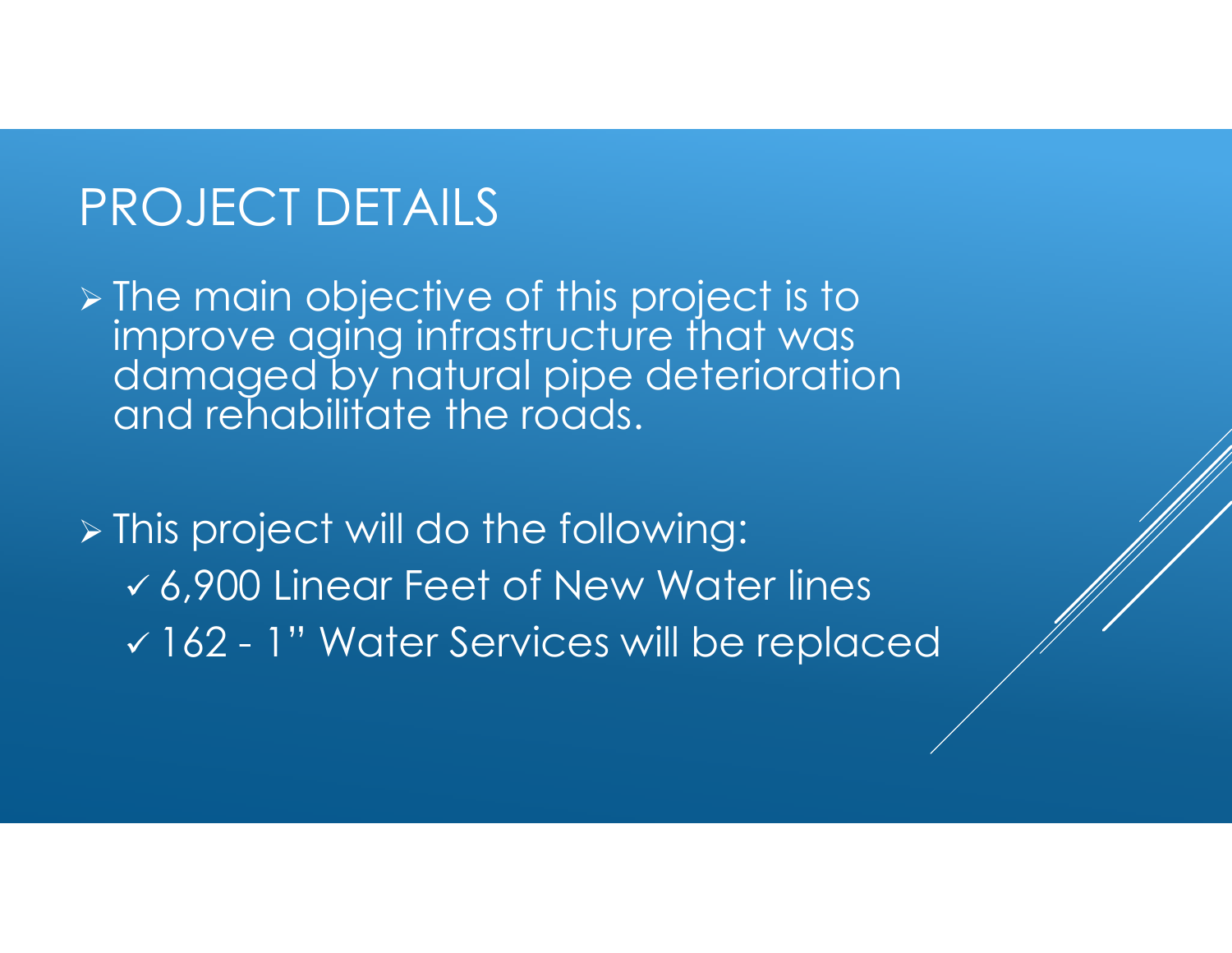## PROJECT DETAILS

- 32 ADA curb ramps
- v 16,500 Square Feet of new concrete sidewalk
- 294,600 Square Feet of Pavement **Rehabilitation** 
	- Pavement Rehabilitation includes:1,012 tons of Rubberized Asphalt Concrete Hot-Mix
	- Utilizing recycled California tire waste materials through the CalRecycle Grant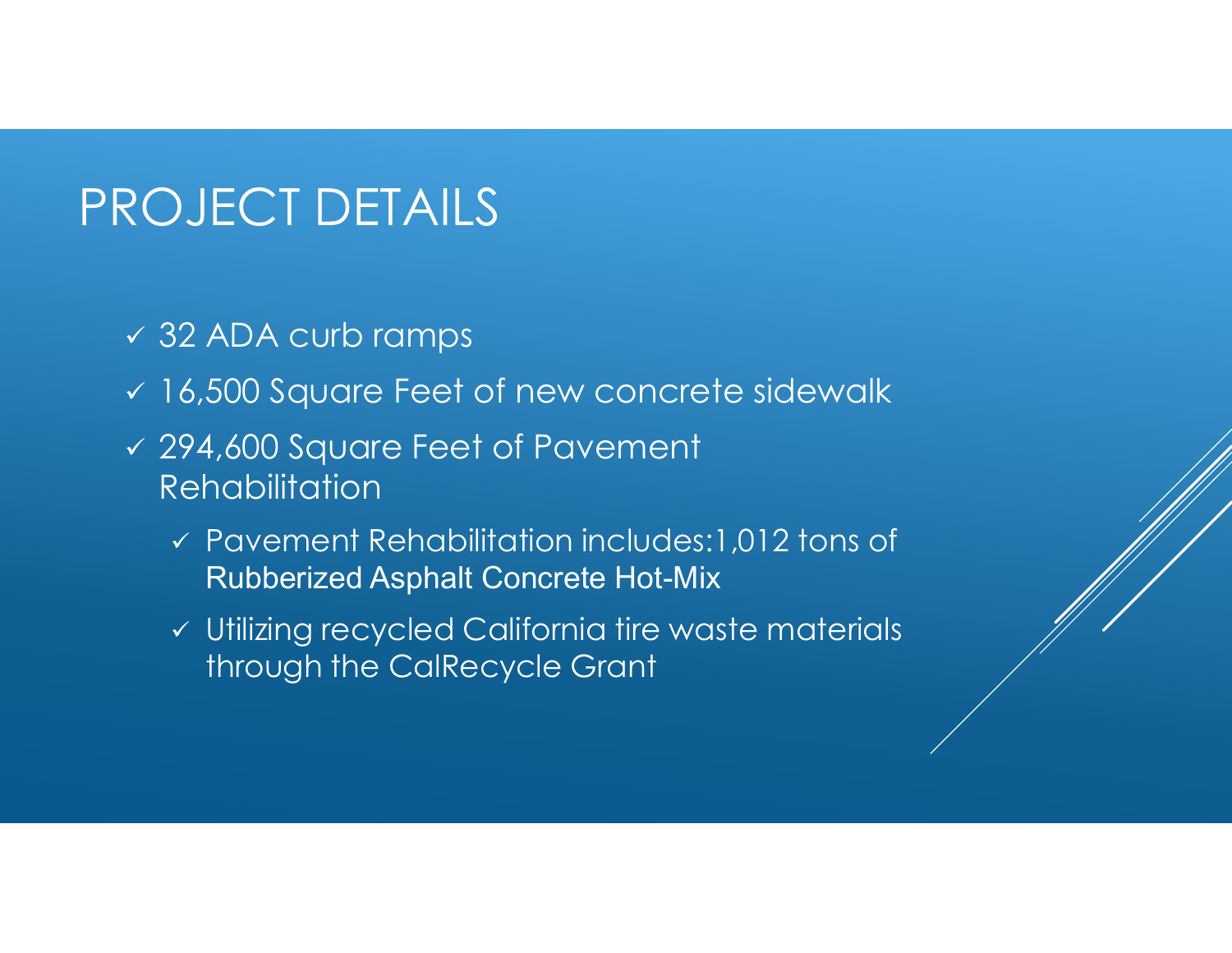## PROJECT BENEFITS

- $\triangleright$  New Water Mains
- > Improved neighborhood streets
	- $\triangleright$  All streets will be rehabilitated with this project. Rehabilitation for each street is dictated by the current conditions.
- Upgraded pedestrian crosswalk ramps (ADA compliant)
- $\triangleright$  Improve curb/gutters and sidewalks to allow proper drainage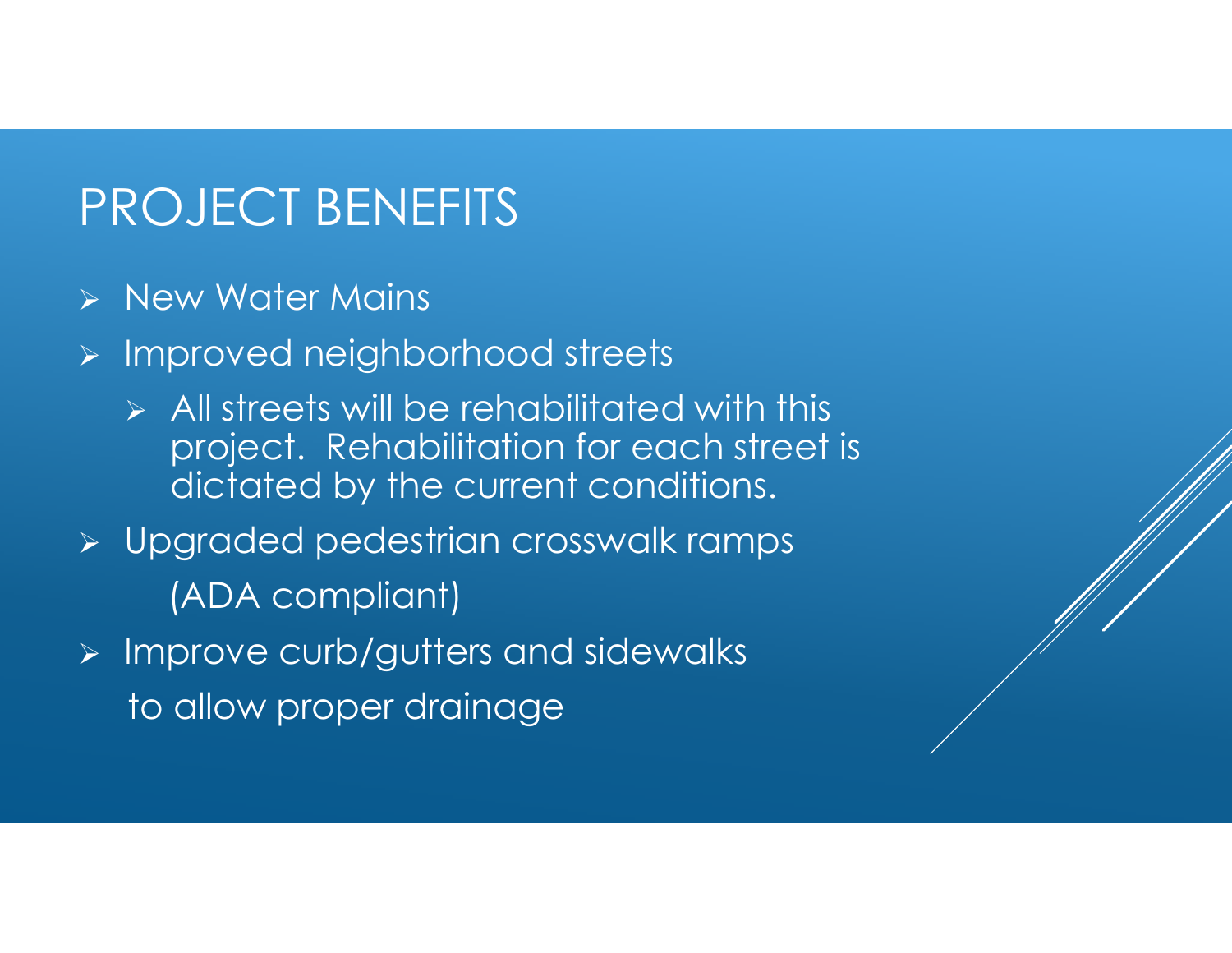## RUBBERIZED HOT MIX BENEFITS

The City is pleased to announce that it was awarded \$319,968.00 from the Department of Resources Recycling and Recovery (CalRecyle) through their **Rubberized Pavement Grant Program**

- $\triangleright$  Improved surface durability
- $\triangleright$  Resistance to fatigue cracking
- > Resistance to aging
- Reduces noise
- $\triangleright$  Lower life cycle costs
- > Rubberized Asphalt Concrete Hot-Mix will be applied to the roads classified as major collector. Including:
	- $\triangleright$  Poppy Avenue
	- Clover Avenue
	- $\triangleright$  Kinshire Way
	- $\triangleright$  S. 9<sup>th</sup> Street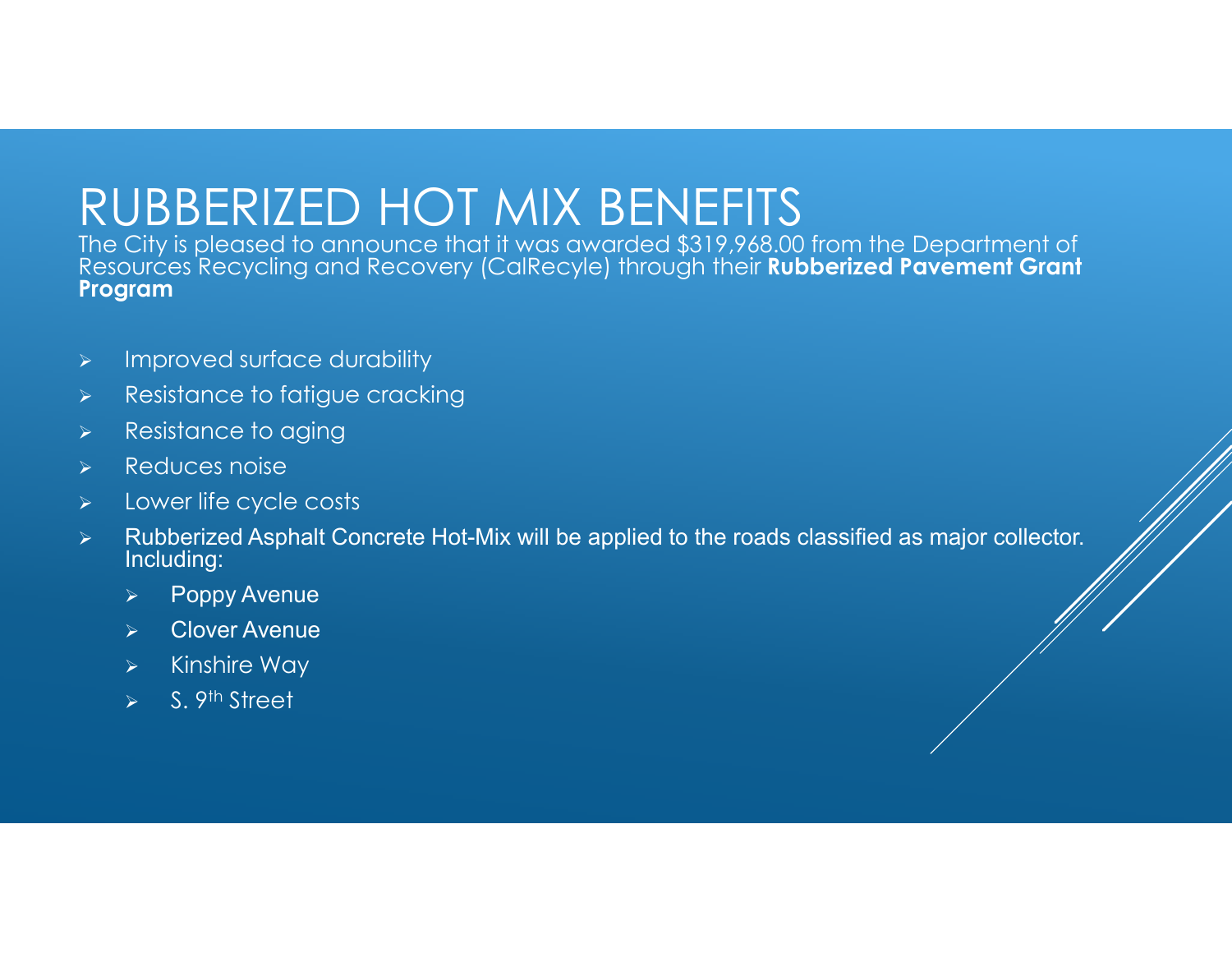# PROJECT LOCATION MAP – PH I & PH II

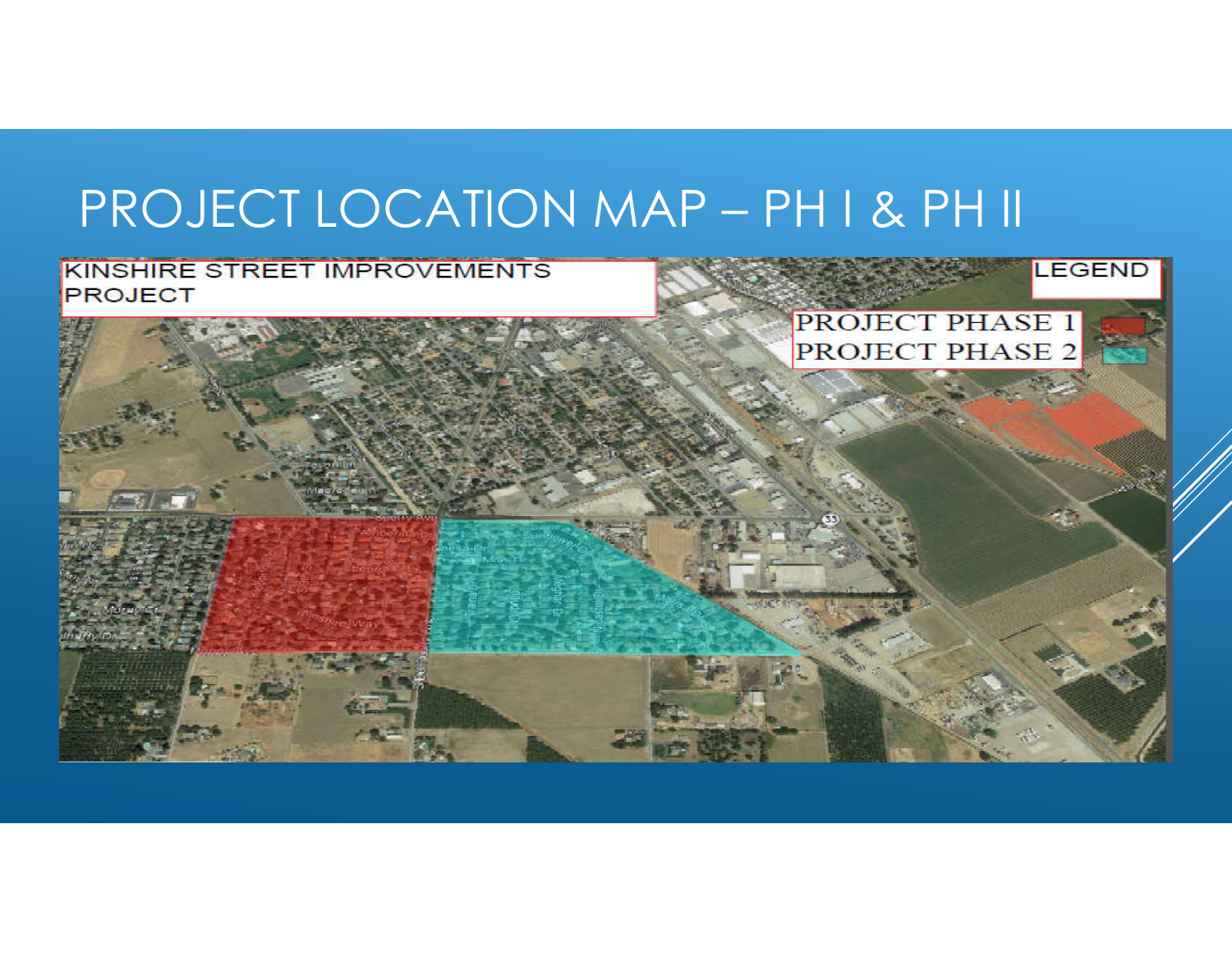## LOCATION MAP – PHASE I

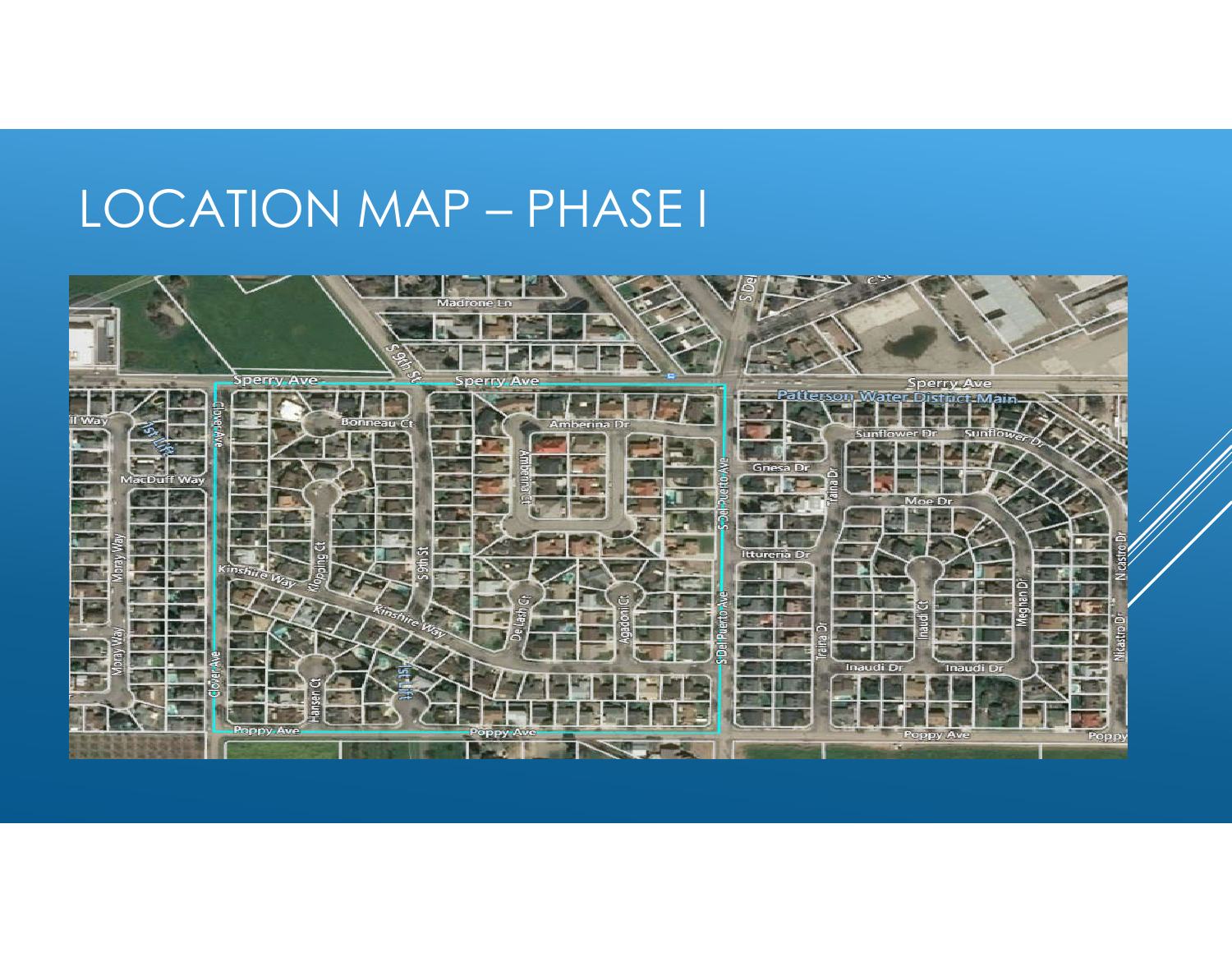## PROJECT MILESTONES

- Design Complete: March 2020
- Advertised for Construction: February 2021
- > Start Construction: May 2021
	- Construction will be divided into 3 Phases
- Complete Construction: November 2021
	- $\triangleright$  Time for Completion is 140 consecutive days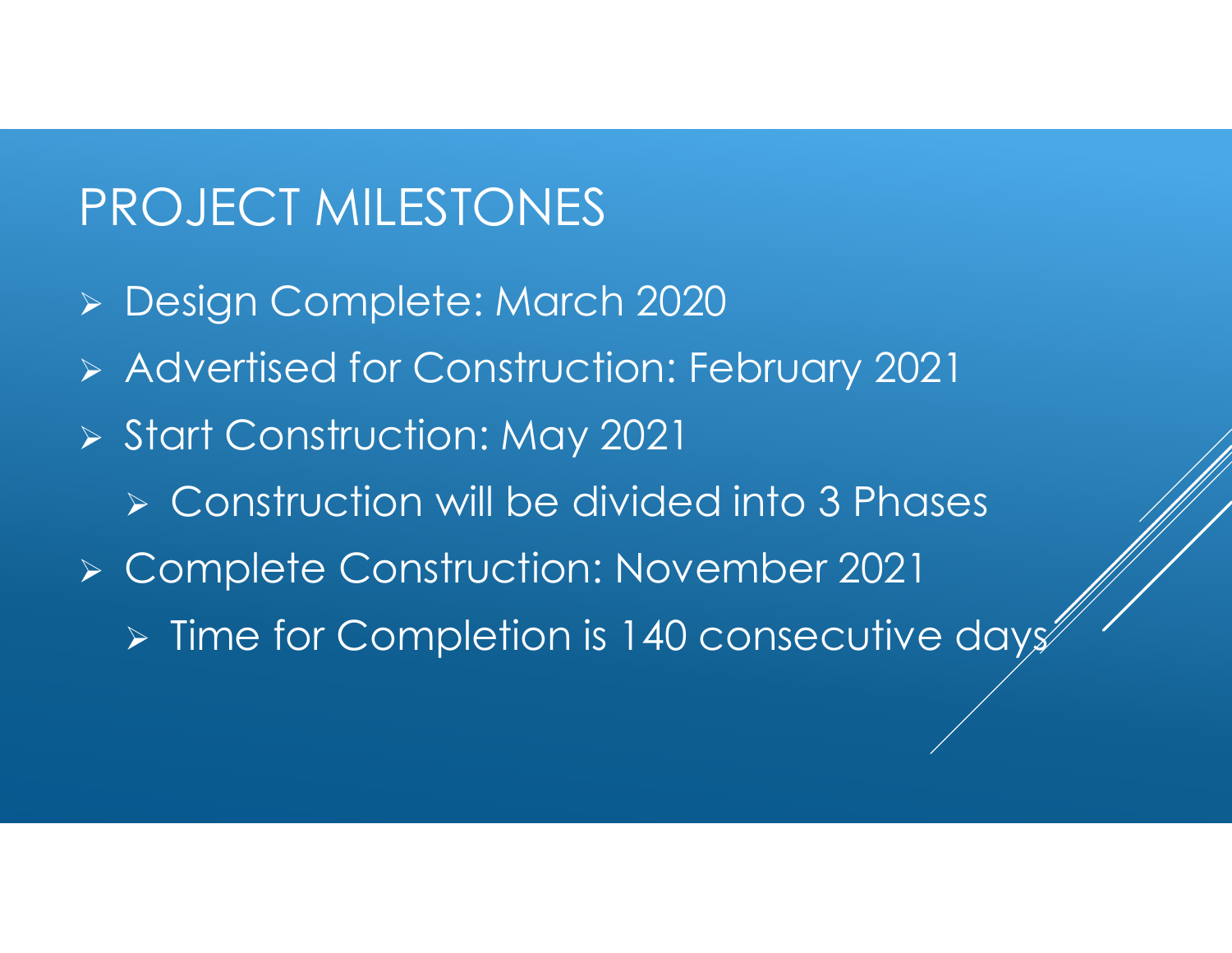#### ANTICIPATED PROJECT PHASES:

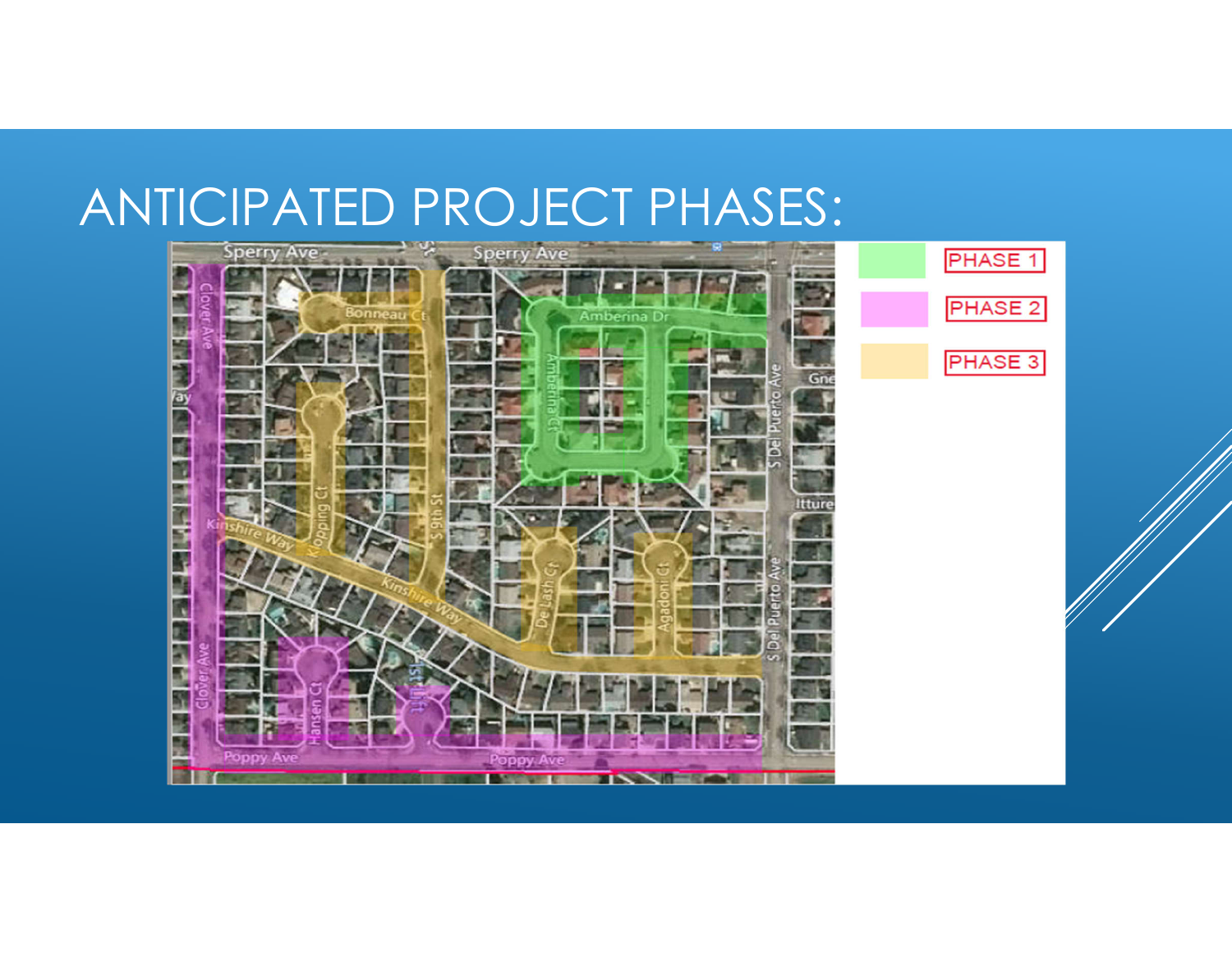# PHASE 1

- Phase 1: Amberina Drive and Amberina Court
	- Anticipated Work Flow and Schedule
		- **Mobilization of Contractor**
		- **Removal of existing Asphalt for new Water Main**
		- **Installation of New Water Main & new services laterals**
		- Remove and replace Concrete sidewalk and ramps
		- Road Rehabilitation
		- Install Temporary Striping
		- **•** Preliminary Schedule  $5/26/2021 7/2/2021$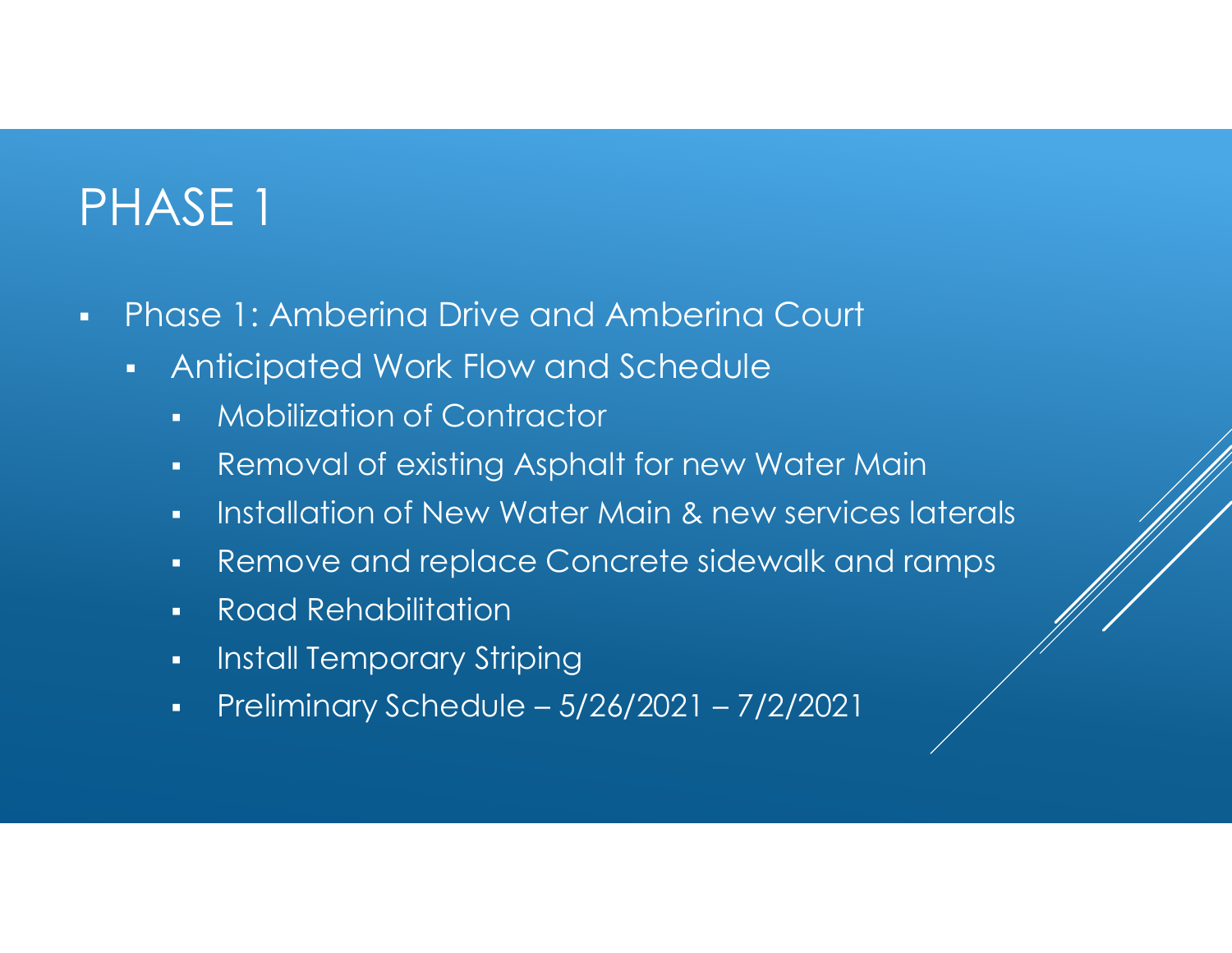# PHASE 2

- **Phase 2: Poppy Avenue, Clover Avenue, Hansen Court,** Canyon Court
	- **Anticipated Work Flow and Schedule** 
		- **Mobilization of Contractor**
		- Removal of existing Asphalt for new Water Main
		- **Installation of New Water Main & new services laterals**
		- Remove and replace Concrete sidewalk and ramps
		- Road Rehabilitation
		- Install Temporary Striping
		- **•** Preliminary Schedule  $6/22/2021 8/12/2021$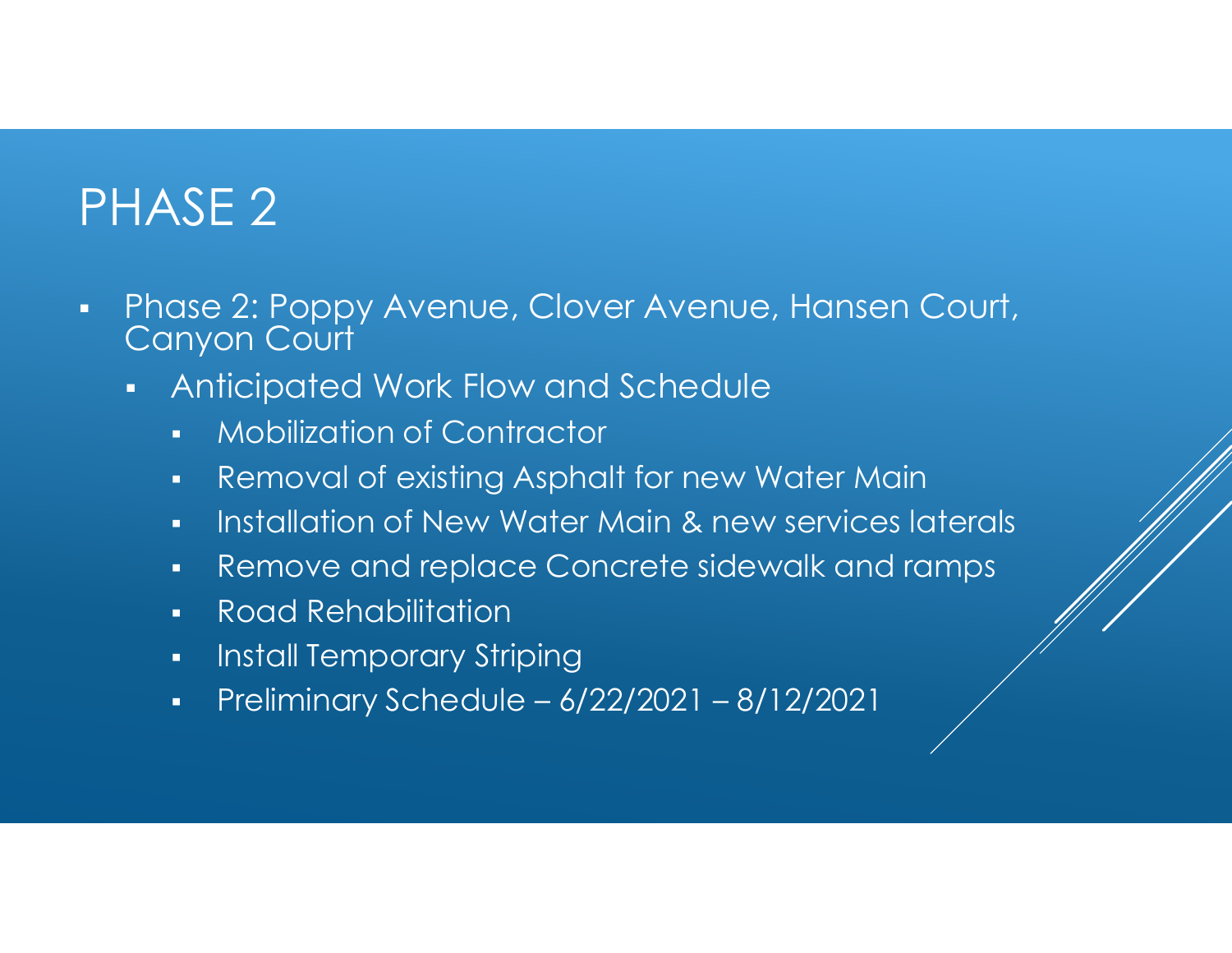## PHASE 3

- Phase 3: Kinshire Way, Agadoni Court, DeLash Court, S. 9th Street, Bonneau Court, Klopping Court
	- Anticipated Work Flow and Schedule
		- **Wobilization of Contractor**
		- Removal of existing Asphalt for new Water Main
		- **Installation of New Water Main & new services laterals**
		- Remove and replace Concrete sidewalk and ramps
		- Road Rehabilitation
		- **Install Permanent Striping throughout entire project**
		- Preliminary Schedule 7/22/2021 11/5/2021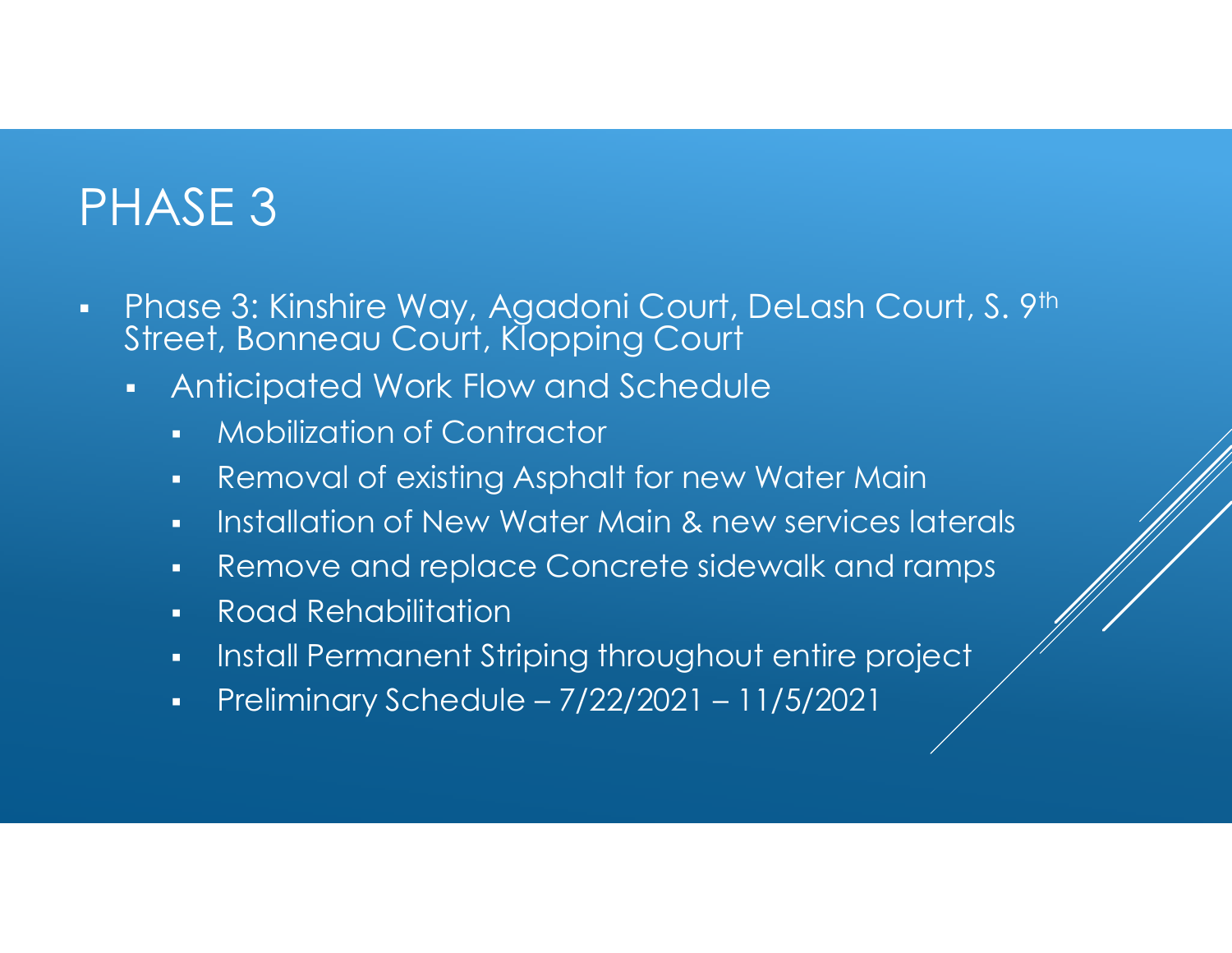## DISCUSS POTENTIAL CONCERNS

- > Electricity: Will not be affected by this project
- Maximum water shut-off: 8 hours
- Driveway access: Maintained at all times
- Repave streets: Half at a time to maintain traffic.
- $\triangleright$  Notices will be handed out for water disruptions and paving operations 5-business days in advance.
- > Landscape areas disturbed for concrete work will be restored.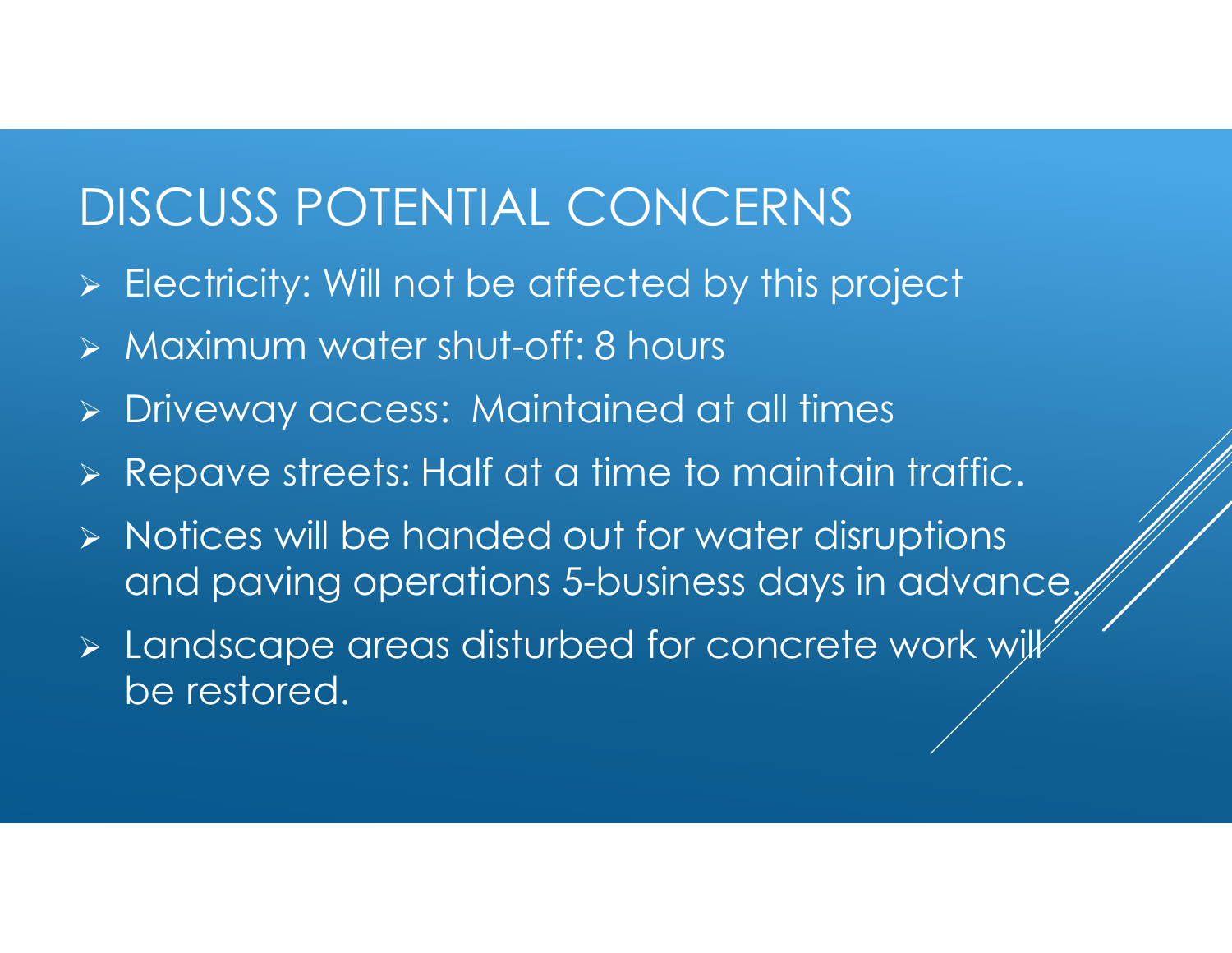### NOISE DURING CONSTRUCTION

- $\triangleright$  Construction activities shall be restricted to the hours of 7:00 a.m. to 6:00 p.m., Monday through Friday.
- Construction work on Saturday will only be permitted for extenuating circumstances with the approval of the City Engineer.
- $\triangleright$  No construction will take place on Sundays or federal and state holidays